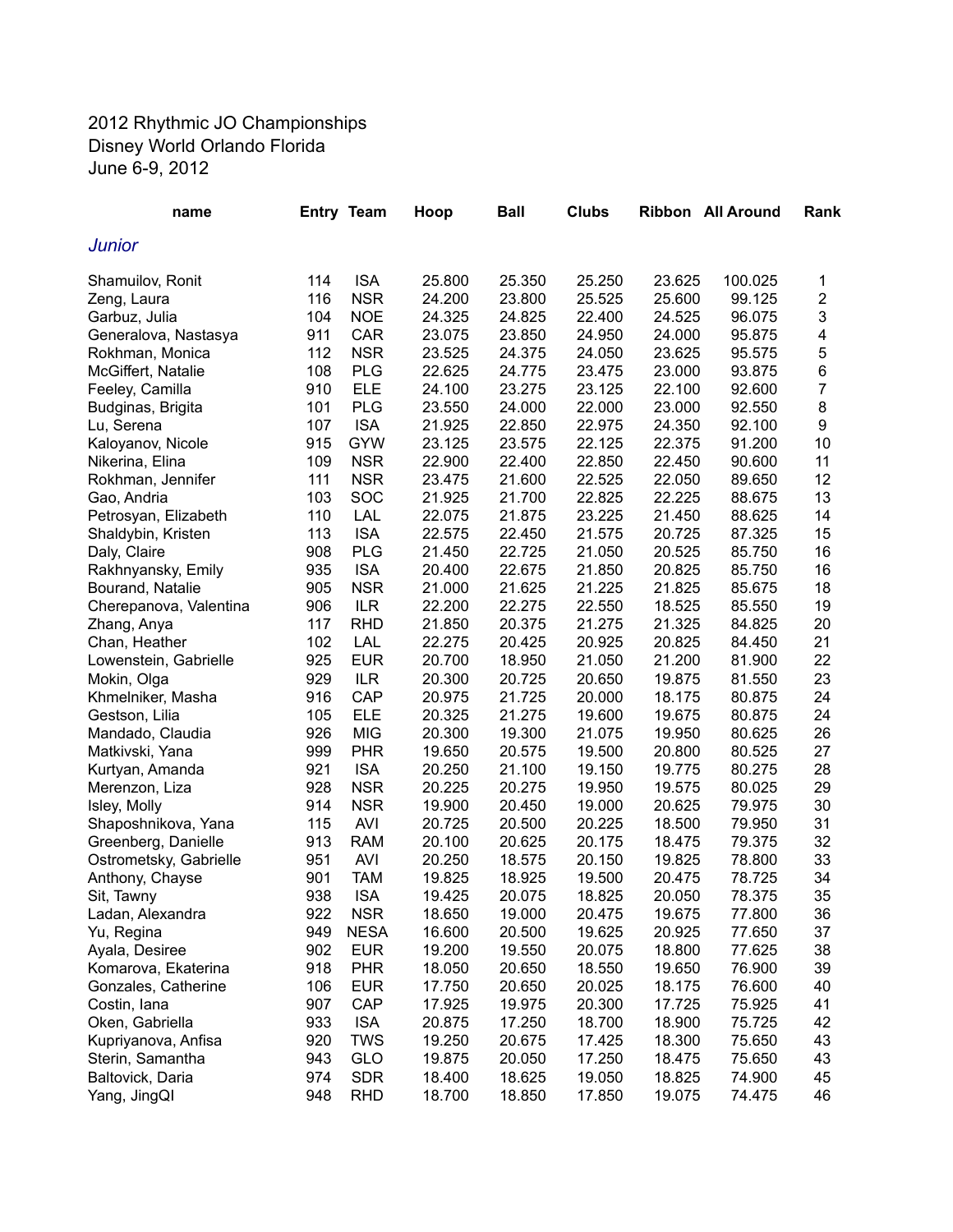| Bagoyo, Alyssa                 | 903 | <b>RCR</b> | 18.450 | 18.100 | 18.875 | 18.625 | 74.050  | 47                        |
|--------------------------------|-----|------------|--------|--------|--------|--------|---------|---------------------------|
| Goldberg, Ariel                | 912 | <b>PHR</b> | 17.550 | 19.575 | 18.925 | 17.375 | 73.425  | 48                        |
| Stepanova, Anna                | 942 | <b>ING</b> | 18.175 | 18.200 | 18.800 | 18.200 | 73.375  | 49                        |
| Thelen, Michelle               | 945 | <b>NSR</b> | 19.150 | 17.550 | 18.750 | 17.825 | 73.275  | 50                        |
| Los, Julia                     | 924 | <b>RMX</b> | 18.650 | 18.000 | 17.575 | 18.625 | 72.850  | 51                        |
| Thompson, Elena                | 946 | <b>WOR</b> | 18.425 | 17.600 | 17.875 | 18.500 | 72.400  | 52                        |
| Mezheritsky, Nicole            | 950 | <b>RAL</b> | 20.575 | 19.250 | 16.200 | 16.075 | 72.100  | 53                        |
| Roffelsen, Tabitha             | 936 | <b>RCR</b> | 19.600 | 18.650 | 17.450 | 16.275 | 71.975  | 54                        |
| Slioutovskaya-Lopez, Kristiana | 939 | <b>PGA</b> | 18.125 | 16.975 | 18.450 | 17.900 | 71.450  | 55                        |
| Huner, Nilay                   | 930 | GLO        | 16.950 | 17.775 | 18.050 | 17.025 | 69.800  | 56                        |
| Tsang, Shannon                 | 947 | <b>EUR</b> | 17.700 | 17.275 | 17.300 | 17.100 | 69.375  | 57                        |
| Nguyen-Parsons, MyLE           | 932 | SOC        | 17.400 | 17.975 | 16.975 | 16.350 | 68.700  | 58                        |
| Naumenko, Marie                | 931 | <b>AVI</b> | 17.100 | 16.975 | 17.250 | 16.400 | 67.725  | 59                        |
| Serbina, Alina                 | 937 | GLO        | 17.525 | 15.225 | 18.925 | 15.875 | 67.550  | 60                        |
| Sudakova, Yekaterina           | 944 | SOC        | 16.425 | 17.450 | 17.225 | 16.450 | 67.550  | 60                        |
| Staszewska, Magdalena          | 940 | <b>LAC</b> | 17.150 | 16.975 | 16.025 | 16.900 | 67.050  | 62                        |
| Staszewska, Malgorzata         | 941 | <b>LAC</b> | 17.400 | 15.375 | 15.200 | 16.900 | 64.875  | 63                        |
| Bazikyan, Natalie              | 904 | <b>BRS</b> | 14.825 | 17.800 | 16.325 | 15.750 | 64.700  | 64                        |
| Kohn, Ruby                     | 917 | SOC        | 15.875 | 15.375 | 15.925 | 15.850 | 63.025  | 65                        |
| Douglas, Cydney                | 909 | SOC        | 16.475 | 15.950 | 15.250 | 15.075 | 62.750  | 66                        |
| Ku, Audrey                     | 919 | <b>TWS</b> | 14.975 | 15.625 | 15.175 | 16.200 | 61.975  | 67                        |
| Marutyan, Irina                | 927 | <b>TWS</b> | 15.925 | 15.525 | 15.500 | 14.825 | 61.775  | 68                        |
| Pong, Cassidy                  | 934 | <b>TWS</b> | 15.725 | 15.175 |        |        |         | 69                        |
| <b>Senior</b>                  |     |            |        |        |        |        |         |                           |
| Sereda, Rebecca                | 137 | <b>ISA</b> | 26.350 | 26.900 | 26.900 | 24.900 | 105.050 | 1                         |
| Kerber, Jazzy                  | 127 | <b>NSR</b> | 26.850 | 25.575 | 26.375 | 25.175 | 103.975 | $\overline{\mathbf{c}}$   |
| Zetlin, Julie                  | 142 | CAP        | 25.850 | 26.825 | 24.025 | 26.800 | 103.500 | $\ensuremath{\mathsf{3}}$ |
| Protto, Aliya                  | 135 | CAR        | 25.250 | 25.075 | 24.675 | 24.900 | 99.900  | $\overline{\mathbf{4}}$   |
| Lu, Cindy                      | 131 | <b>ISA</b> | 25.725 | 25.375 | 22.250 | 23.950 | 97.300  | $\bf 5$                   |
| Kozitskiy, Polina              | 128 | <b>PHR</b> | 25.100 | 25.200 | 25.375 | 21.050 | 96.725  | $\,6$                     |
| Bogdanov, Jessica              | 118 | <b>ISA</b> | 24.050 | 23.500 | 23.200 | 22.725 | 93.475  | $\overline{7}$            |
| Page, Alexis                   | 134 | <b>AVI</b> | 20.375 | 23.800 | 24.450 | 24.275 | 92.900  | $\bf 8$                   |
| Romashin, Daniella             | 136 | <b>NOE</b> | 21.725 | 24.050 | 22.925 | 22.625 | 91.325  | $\boldsymbol{9}$          |
| Kudishevich, Ariella           | 129 | <b>ING</b> | 21.575 | 21.775 | 22.275 | 21.175 | 86.800  | 10                        |
| Walter, Hannah                 | 140 | GYU        | 21.900 | 21.850 | 20.725 | 21.675 | 86.150  | 11                        |
| Whitaker, Audrey               | 141 | <b>INT</b> | 21.375 | 22.025 | 20.050 | 22.275 | 85.725  | 12                        |
| Oganezova, Karina              | 133 | <b>ISA</b> | 20.950 | 21.725 | 21.475 | 20.675 | 84.825  | 13                        |
| Tutunikov, Laura               | 139 | <b>NSR</b> | 21.425 | 20.875 | 20.475 | 21.200 | 83.975  | 14                        |
| Chernukhina, Evgeniya          | 122 | <b>ILR</b> | 22.450 | 18.950 | 21.125 | 21.000 | 83.525  | 15                        |
| Braverman, Jane                | 119 | <b>ISA</b> | 20.000 | 21.375 | 20.075 | 21.775 | 83.225  | 16                        |
| Topilova, Alexandra            | 138 | <b>ISA</b> | 18.225 | 22.925 | 20.850 | 20.300 | 82.300  | 17                        |
| Kano, Alisa                    | 126 | <b>ISA</b> | 20.775 | 21.175 | 20.300 | 19.975 | 82.225  | 18                        |
| Ivanova, Aleksandra            | 962 | <b>GRG</b> | 20.325 | 21.125 | 21.750 | 18.825 | 82.025  | 19                        |
| Feldman, Leora                 | 123 | CAR        | 21.050 | 20.375 | 20.925 | 19.325 | 81.675  | 20                        |
| Cavagnaro, Mattea              | 121 | <b>EVR</b> | 20.750 | 20.475 | 20.425 | 18.875 | 80.525  | 21                        |
| Jankulov, Alexandra            | 125 | <b>OAK</b> | 21.375 | 17.225 | 19.725 | 20.925 | 79.250  | 22                        |
| Little, Rachel                 | 130 | CAP        | 20.000 | 20.475 | 19.125 | 19.550 | 79.150  | 23                        |
| Andrade, Margarita             | 953 | <b>TEX</b> | 19.850 | 20.150 | 18.775 | 19.800 | 78.575  | 24                        |
| Marlowe, Katya                 | 964 | <b>TAM</b> | 19.250 | 19.425 | 19.750 | 20.000 | 78.425  | 25                        |
| Adachi, Rina                   | 952 | <b>UNR</b> | 18.925 | 20.050 | 19.825 | 17.925 | 76.725  | 26                        |
| Hillier, Caitlyn               | 124 | <b>NSR</b> | 20.375 | 20.000 | 18.625 | 16.200 | 75.200  | 27                        |
| Dai, Amanda                    | 955 | <b>RHD</b> | 18.175 | 17.650 | 20.350 | 18.775 | 74.950  | 28                        |
| Considine, Liliana             | 954 | <b>RCR</b> | 19.075 | 19.025 | 18.375 | 18.075 | 74.550  | 29                        |